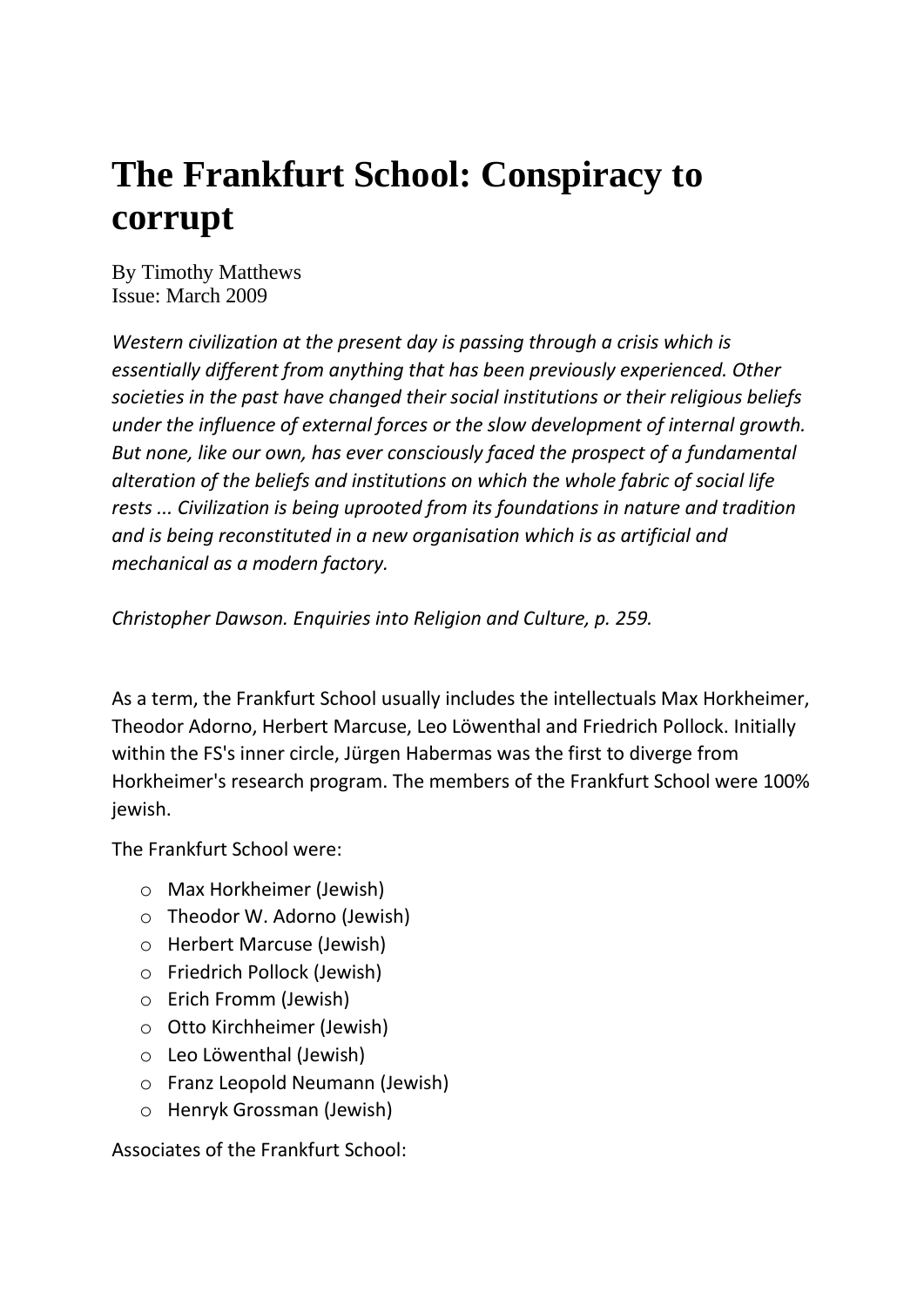- o Siegfried Kracauer (Jewish)
- o Alfred Sohn-Rethel (Gentile)
- o Walter Benjamin (Jewish)
- o Ernst Bloch (Jewish)

Critical theoreticians of the Frankfurt School:

- o Jürgen Habermas (Gentile)
- o Claus Offe (Gentile)
- o Axel Honneth (Gentile)
- o Oskar Negt (Gentile)
- o Alfred Schmidt (Gentile)
- o Albrecht Wellmer (Gentile)

Most of Satan's work in the world he takes care to keep hidden. But two small shafts of light have been thrown onto his work for me just recently. The first, a short article in the Association of Catholic Women's ACW Review; the second, a remark (which at first surprised me) from a priest in Russia who claimed that we now, in the West, live in a Communist society. These shafts of light help, especially, to explain the onslaught of officialdom which in many countries worldwide has so successfully been removing the rights of parents to be the primary educators and protectors of their children.

The ACW Review examined the corrosive work of the 'Frankfurt School' - a group of German-American scholars who developed highly provocative and original perspectives on contemporary society and culture, drawing on Hegel, Marx, Nietzsche, Freud, and Weber. Not that their idea of a 'cultural revolution' was particularly new. 'Until now', wrote Joseph, Comte de Maistre (1753-1821) who for fifteen years was a Freemason, 'nations were killed by conquest, that is by invasion: But here an important question arises; can a nation not die on its own soil, without resettlement or invasion, by allowing the flies of decomposition to corrupt to the very core those original and constituent principles which make it what it is.'

What was the Frankfurt School? Well, in the days following the Bolshevik Revolution in Russia, it was believed that workers' revolution would sweep into Europe and, eventually, into the United States. But it did not do so. Towards the end of 1922 the Communist International (Comintern) began to consider what were the reasons. On Lenin's initiative a meeting was organised at the Marx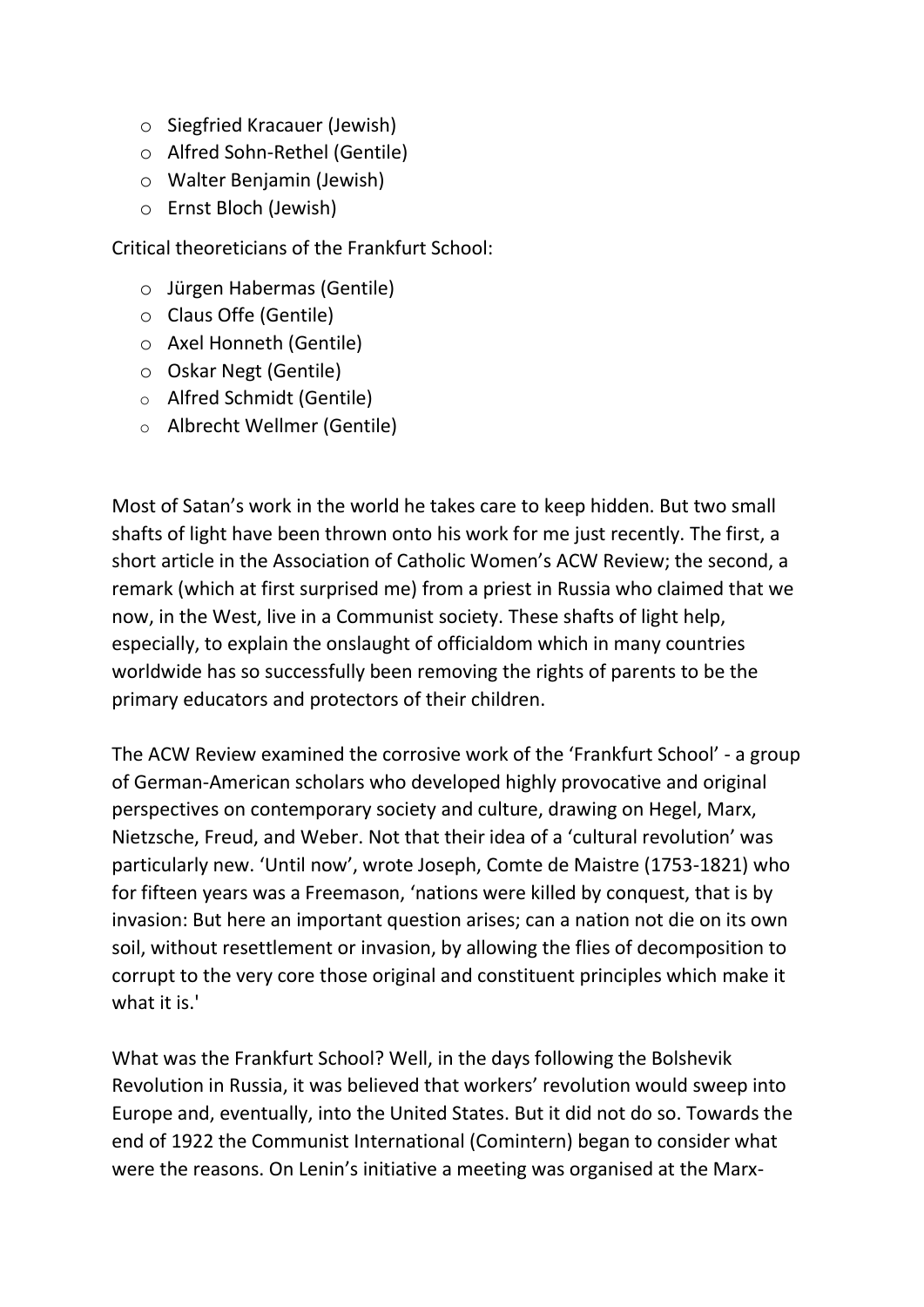Engels Institute in Moscow.

The aim of the meeting was to clarify the concept of, and give concrete effect to, a Marxist cultural revolution. Amongst those present were Georg Lukacs (a Hungarian aristocrat, son of a banker, who had become a Communist during World War I ; a good Marxist theoretician he developed the idea of 'Revolution and Eros' - sexual instinct used as an instrument of destruction) and Willi Munzenberg (whose proposed solution was to 'organise the intellectuals and use them to make Western civilisation stink. Only then, after they have corrupted all its values and made life impossible, can we impose the dictatorship of the proletariat') 'It was', said Ralph de Toledano (1916-2007) the conservative author and co-founder of the 'National Review', a meeting 'perhaps more harmful to Western civilization than the Bolshevik Revolution itself.'

Lenin died in 1924. By this time, however, Stalin was beginning to look on Munzenberg, Lukacs and like-thinkers as 'revisionists'. In June 1940, Münzenberg fled to the south of France where, on Stalin's orders, a NKVD assassination squad caught up with him and hanged him from a tree.

In the summer of 1924, after being attacked for his writings by the 5th Comintern Congress, Lukacs moved to Germany, where he chaired the first meeting of a group of Communist-oriented sociologists, a gathering that was to lead to the foundation of the Frankfurt School.

This 'School' (designed to put flesh on their revolutionary programme) was started at the University of Frankfurt in the Institut für Sozialforschung. To begin with school and institute were indistinguishable. In 1923 the Institute was officially established, and funded by Felix Weil (1898-1975). Weil was born in Argentina and at the age of nine was sent to attend school in Germany. He attended the universities in Tübingen and Frankfurt, where he graduated with a doctoral degree in political science. While at these universities he became increasingly interested in socialism and Marxism. According to the intellectual historian Martin Jay, the topic of his dissertation was 'the practical problems of implementing socialism.'

Carl Grünberg, the Institute's director from 1923-1929, was an avowed Marxist, although the Institute did not have any official party affiliations. But in 1930 Max Horkheimer assumed control and he believed that Marx's theory should be the basis of the Institute's research. When Hitler came to power, the Institut was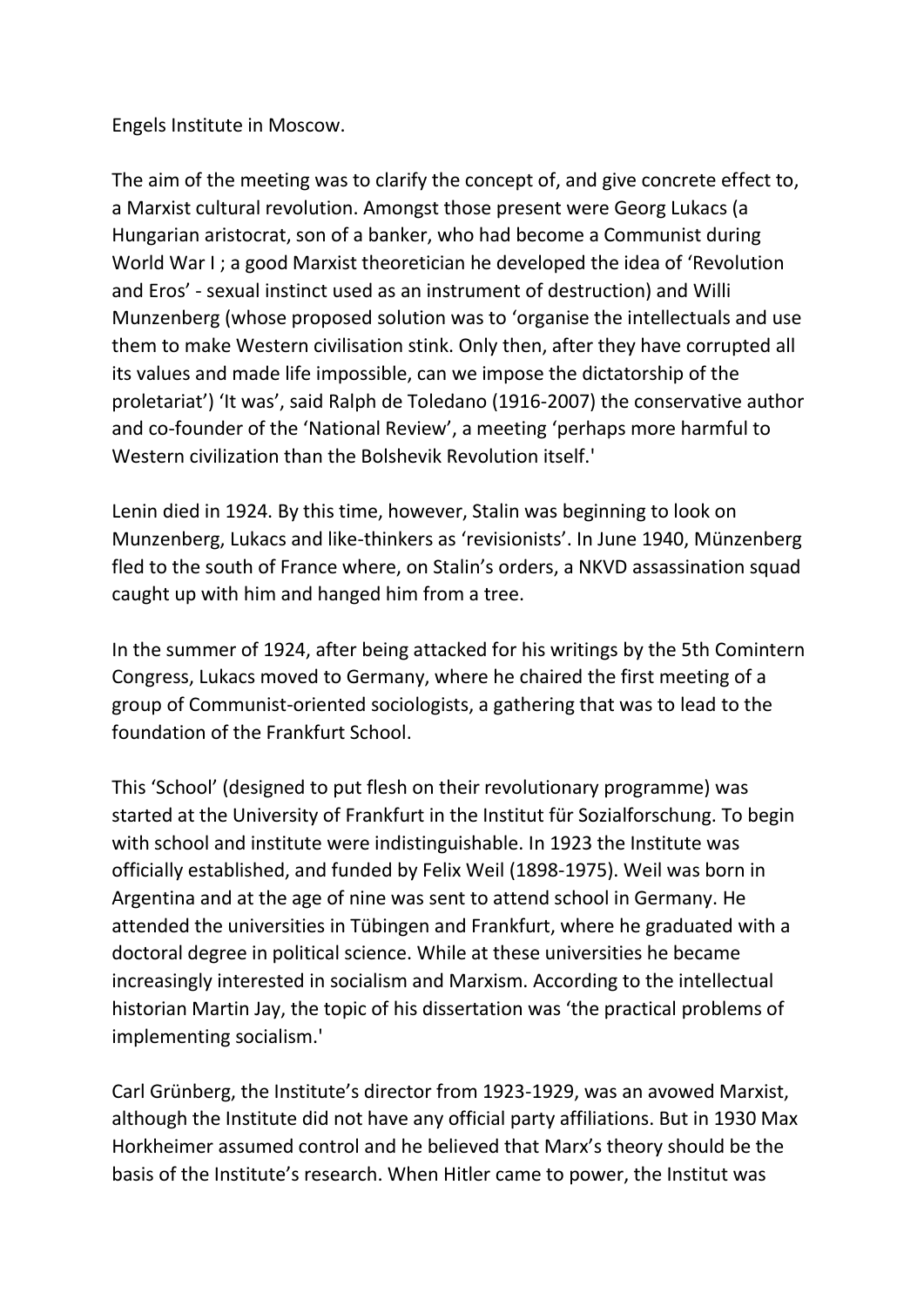closed and its members, by various routes, fled to the United States and migrated to major US universities—Columbia, Princeton, Brandeis, and California at Berkeley.

The School included among its members the 1960s guru of the New Left Herbert Marcuse (denounced by Pope Paul VI for his theory of liberation which 'opens the way for licence cloaked as liberty'), Max Horkheimer, Theodor Adorno, the popular writer Erich Fromm, Leo Lowenthal, and Jurgen Habermas - possibly the School's most influential representative.

Basically, the Frankfurt School believed that as long as an individual had the belief - or even the hope of belief - that his divine gift of reason could solve the problems facing society, then that society would never reach the state of hopelessness and alienation that they considered necessary to provoke socialist revolution. Their task, therefore, was as swiftly as possible to undermine the Judaeo-Christian legacy. To do this they called for the most negative destructive criticism possible of every sphere of life which would be designed to de-stabilize society and bring down what they saw as the 'oppressive' order. Their policies, they hoped, would spread like a virus—'continuing the work of the Western Marxists by other means' as one of their members noted.

To further the advance of their 'quiet' cultural revolution - but giving us no ideas about their plans for the future - the School recommended (among other things):

- 1. The creation of racism offences.
- 2. Continual change to create confusion
- 3. The teaching of sex and homosexuality to children
- 4. The undermining of schools' and teachers' authority
- 5. Huge immigration to destroy identity.
- 6. The promotion of excessive drinking
- 7. Emptying of churches
- 8. An unreliable legal system with bias against victims of crime
- 9. Dependency on the state or state benefits
- 10. Control and dumbing down of media
- 11. Encouraging the breakdown of the family

One of the main ideas of the Frankfurt School was to exploit Freud's idea of 'pansexualism' - the search for pleasure, the exploitation of the differences between the sexes, the overthrowing of traditional relationships between men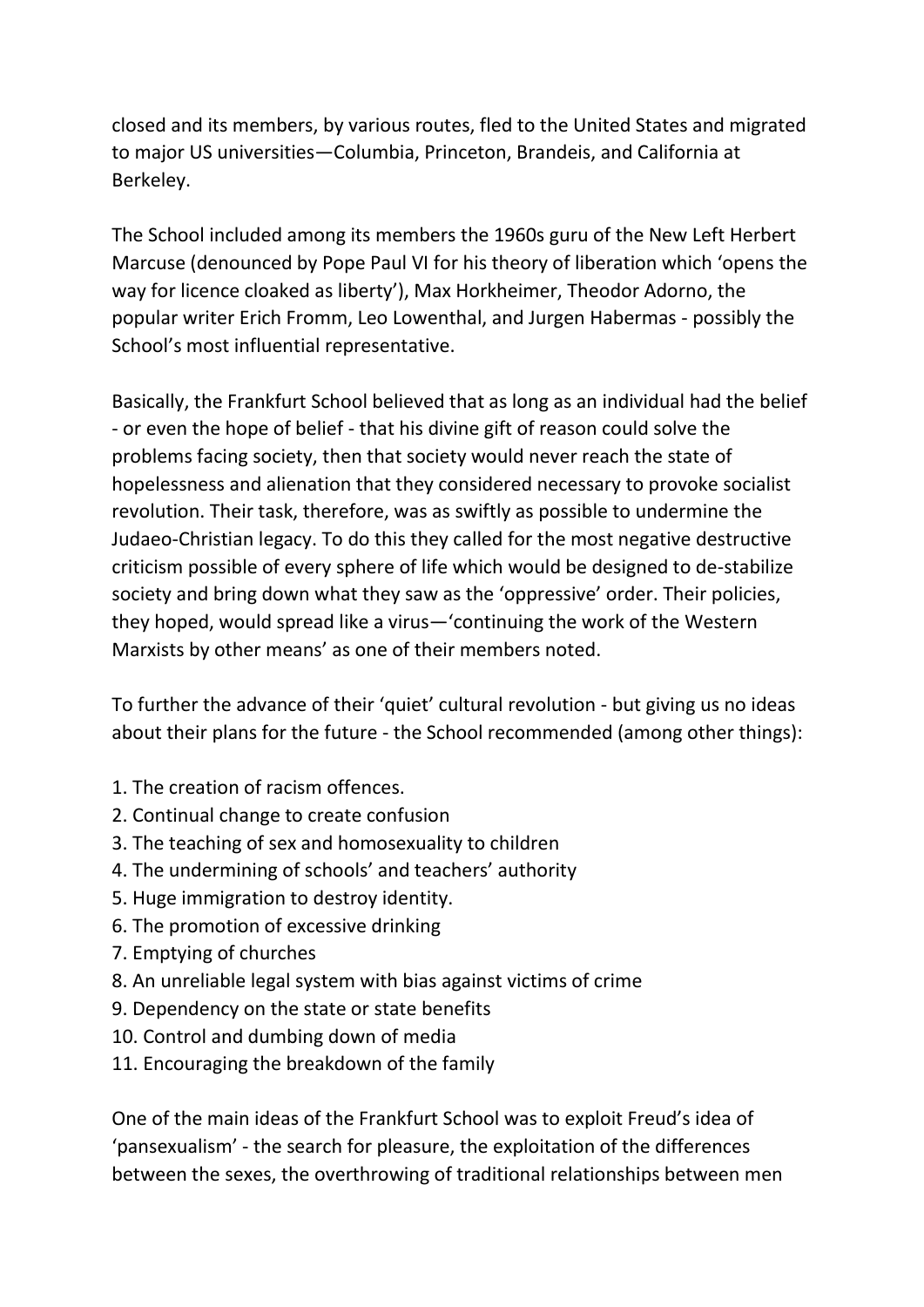and women. To further their aims they would:

- attack the authority of the father, deny the specific roles of father and mother, and wrest away from families their rights as primary educators of their children.
- abolish differences in the education of boys and girls
- abolish all forms of male dominance hence the presence of women in the armed forces
- declare women to be an 'oppressed class' and men as 'oppressors' Munzenberg summed up the Frankfurt School's long-term operation thus: 'We will make the West so corrupt that it stinks.'

The School believed there were two types of revolution: (a) political and (b) cultural. Cultural revolution demolishes from within. 'Modern forms of subjection are marked by mildness'. They saw it as a long-term project and kept their sights clearly focused on the family, education, media, sex and popular culture.

## **The Family**

The School's 'Critical Theory' preached that the 'authoritarian personality' is a product of the patriarchal family - an idea directly linked to Engels' Origins of the Family, Private Property and the State, which promoted matriarchy. Already Karl Marx had written, in the "Communist Manifesto", about the radical notion of a 'community of women' and in The German Ideology of 1845, written disparagingly about the idea of the family as the basic unit of society. This was one of the basic tenets of the 'Critical Theory' : the necessity of breaking down the contemporary family. The Institute scholars preached that 'Even a partial breakdown of parental authority in the family might tend to increase the readiness of a coming generation to accept social change.'

Following Karl Marx, the School stressed how the 'authoritarian personality' is a product of the patriarchal family—it was Marx who wrote so disparagingly about the idea of the family being the basic unit of society. All this prepared the way for the warfare against the masculine gender promoted by Marcuse under the guise of 'women's liberation' and by the New Left movement in the 1960s.

They proposed transforming our culture into a female-dominated one. In 1933, Wilhelm Reich, one of their members, wrote in The Mass Psychology of Fascism that matriarchy was the only genuine family type of 'natural society.' Eric Fromm was also an active advocate of matriarchal theory. Masculinity and femininity, he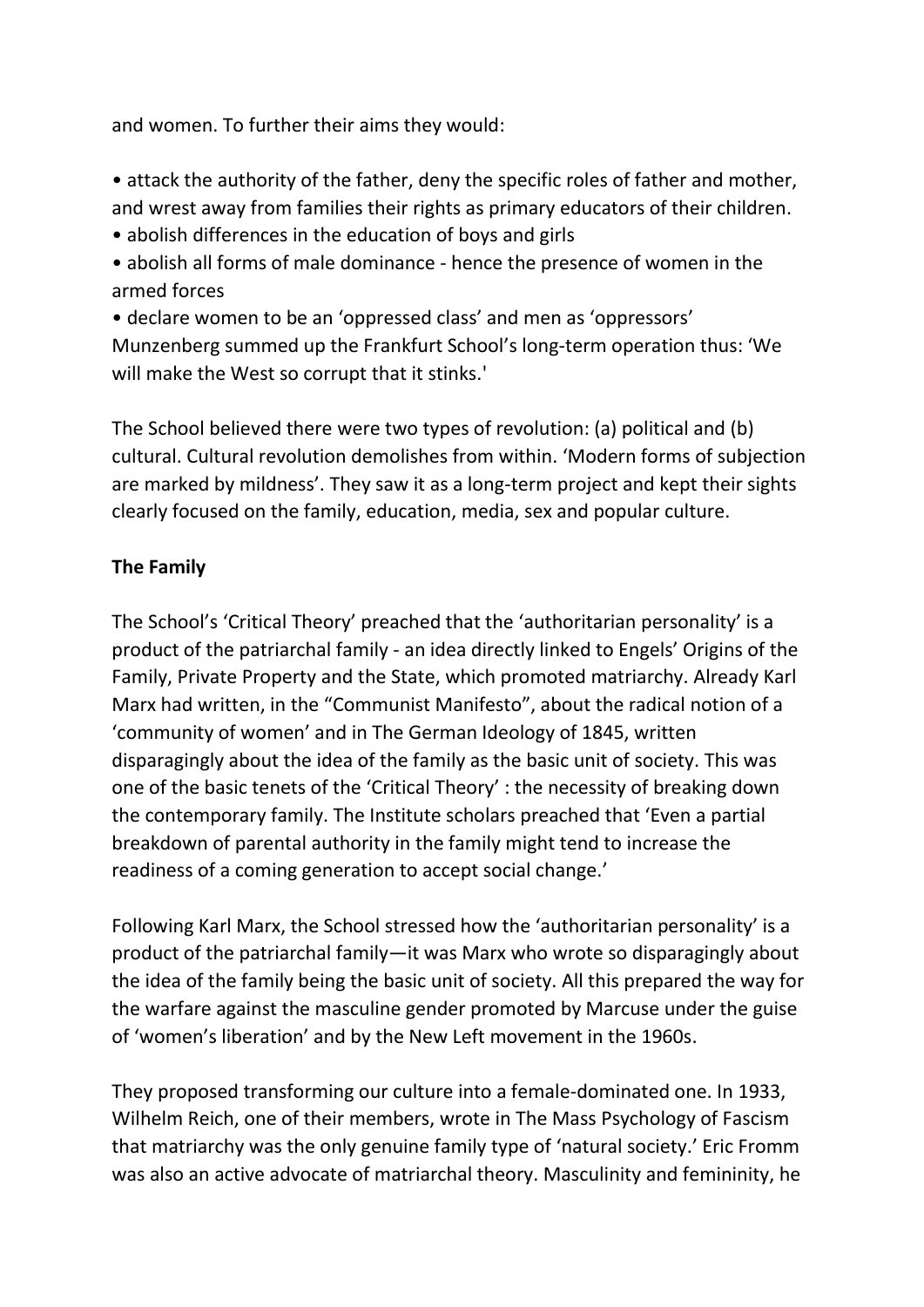claimed, were not reflections of 'essential' sexual differences, as the Romantics had thought but were derived instead from differences in life functions, which were in part socially determined.' His dogma was the precedent for the radical feminist pronouncements that, today, appear in nearly every major newspaper and television programme.

The revolutionaries knew exactly what they wanted to do and how to do it. They have succeeded.

#### **Education**

Lord Bertrand Russell joined with the Frankfurt School in their effort at mass social engineering and spilled the beans in his 1951 book, The Impact of Science on Society. He wrote: 'Physiology and psychology afford fields for scientific technique which still await development.' The importance of mass psychology 'has been enormously increased by the growth of modern methods of propaganda. Of these the most influential is what is called 'education. The social psychologists of the future will have a number of classes of school children on whom they will try different methods of producing an unshakable conviction that snow is black. Various results will soon be arrived at. First, that the influence of home is obstructive. Second, that not much can be done unless indoctrination begins before the age of ten. Third, that verses set to music and repeatedly intoned are very effective. Fourth, that the opinion that snow is white must be held to show a morbid taste for eccentricity. But I anticipate. It is for future scientists to make these maxims precise and discover exactly how much it costs per head to make children believe that snow is black, and how much less it would cost to make them believe it is dark gray . When the technique has been perfected, every government that has been in charge of education for a generation will be able to control its subjects securely without the need of armies or policemen."

Writing in 1992 in *Fidelio Magazine*, [The Frankfurt School and Political Correctness] Michael Minnicino observed how the heirs of Marcuse and Adorno now completely dominate the universities, 'teaching their own students to replace reason with 'Politically Correct' ritual exercises. There are very few theoretical books on arts, letters, or language published today in the United States or Europe which do not openly acknowledge their debt to the Frankfurt School. The witchhunt on today's campuses is merely the implementation of Marcuse's concept of 'repressive toleration'-'tolerance for movements from the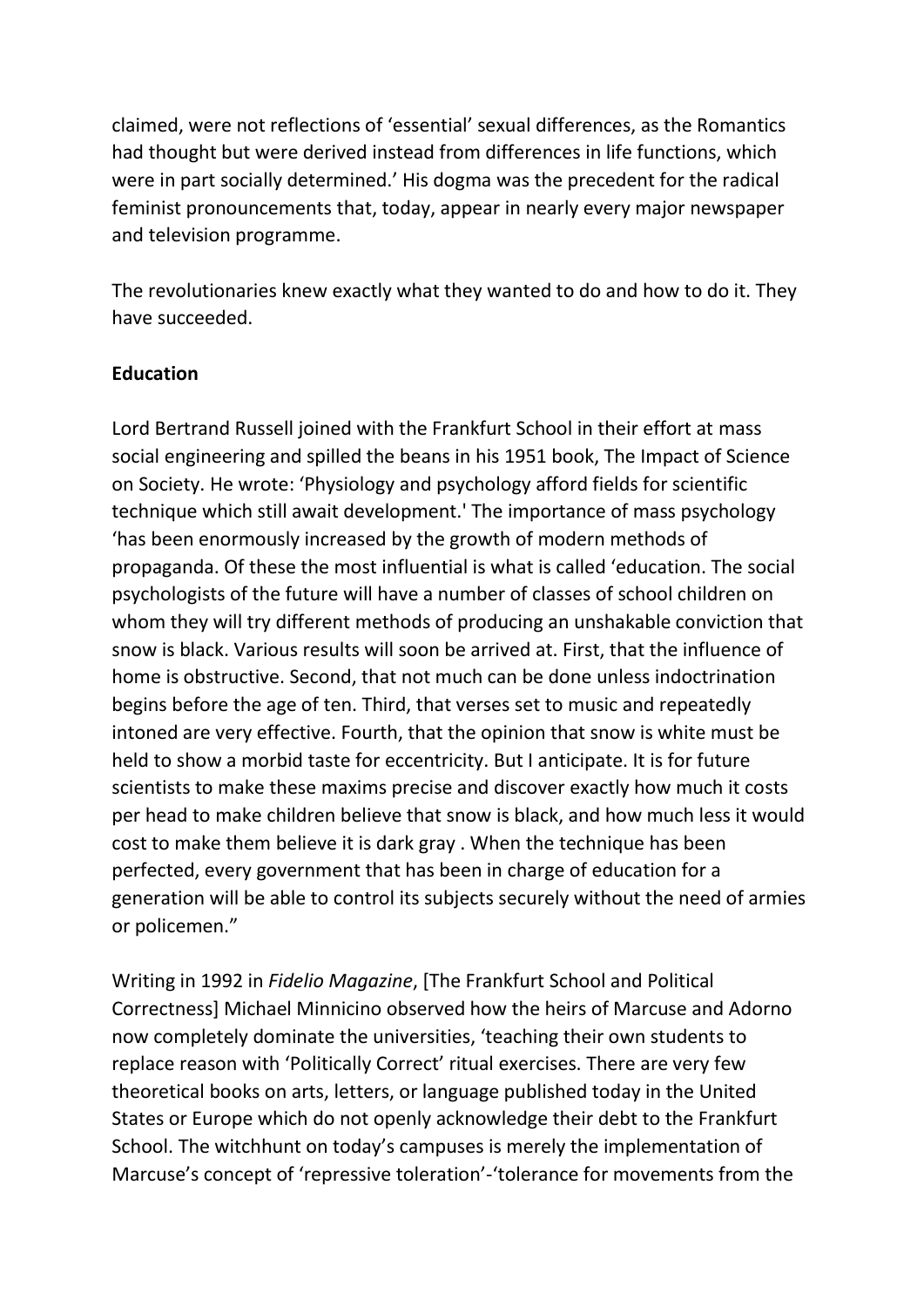left, but intolerance for movements from the right'-enforced by the students of the Frankfurt School'.

# **Drugs**

Dr. Timothy Leary gave us another glimpse into the mind of the Frankfurt School in his account of the work of the Harvard University Psychedelic Drug Project, 'Flashback.' He quoted a conversation that he had with Aldous Huxley: "These brain drugs, mass produced in the laboratories, will bring about vast changes in society. This will happen with or without you or me. All we can do is spread the word. The obstacle to this evolution, Timothy, is the Bible'. Leary then went on: "We had run up against the Judeo-Christian commitment to one God, one religion, one reality, that has cursed Europe for centuries and America since our founding days. Drugs that open the mind to multiple realities inevitably lead to a polytheistic view of the universe. We sensed that the time for a new humanist religion based on intelligence, good-natured pluralism and scientific paganism had arrived."

One of the directors of the Authoritarian Personality project, R. Nevitt Sanford, played a pivotal role in the usage of psychedelic drugs. In 1965, he wrote in a book issued by the publishing arm of the UK's Tavistock Institute:'The nation, seems to be fascinated by our 40,000 or so drug addicts who are seen as alarmingly wayward people who must be curbed at all costs by expensive police activity. Only an uneasy Puritanism could support the practice of focusing on the drug addicts (rather than our 5 million alcoholics) and treating them as a police problem instead of a medical one, while suppressing harmless drugs such as marijuana and peyote along with the dangerous ones." The leading propagandists of today's drug lobby base their argument for legalization on the same scientific quackery spelled out all those years ago by Dr. Sanford.

Such propagandists include the multi-billionaire atheist George Soros who chose, as one of his first domestic programs, to fund efforts to challenge the efficacy of America's \$37-billion-a-year war on drugs. The Soros-backed Lindesmith Center serves as a leading voice for Americans who want to decriminalize drug use. 'Soros is the 'Daddy Warbucks of drug legalization,' claimed Joseph Califano Jr. of Columbia University's National Center on Addiction and Substance Abuse' (The Nation, Sep 2, 1999).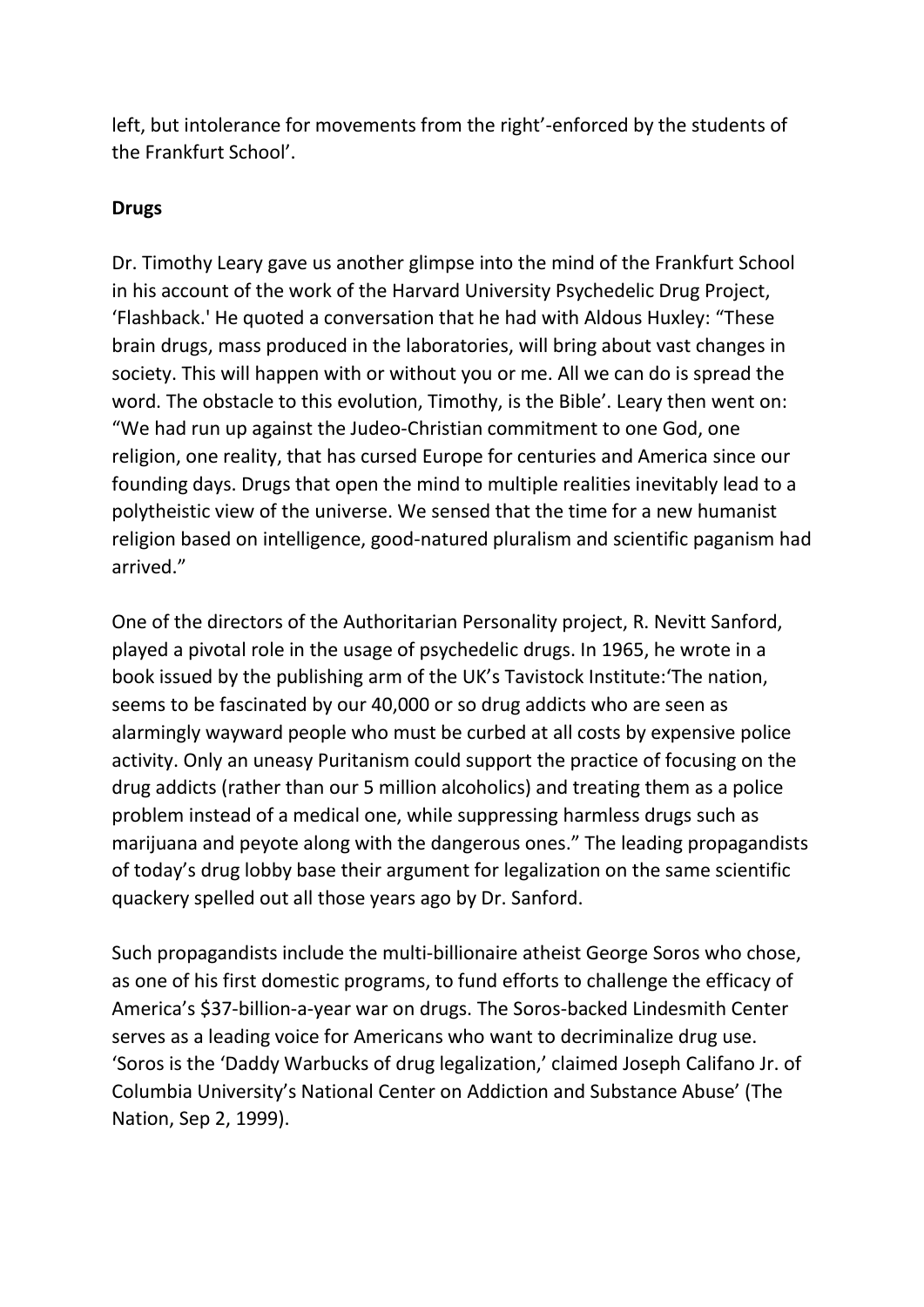#### **Music, Television and Popular Culture**

Adorno was to become head of a 'music studies' unit, where in his Theory of Modern Music he promoted the prospect of unleashing atonal and other popular music as a weapon to destroy society, degenerate forms of music to promote mental illness. He said the US could be brought to its knees by the use of radio and television to promote a culture of pessimism and despair - by the late 1930s he (together with Horkheimer) had migrated to Hollywood.

The expansion of violent video-games also well supported the School's aims.

#### **Sex**

In his book *The Closing of the American Mind*, Alan Bloom observed how Marcuse appealed to university students in the sixties with a combination of Marx and Freud. In Eros and Civilization and One Dimensional Man Marcuse promised that the overcoming of capitalism and its false consciousness will result in a society where the greatest satisfactions are sexual. Rock music touches the same chord in the young. Free sexual expression, anarchism, mining of the irrational unconscious and giving it free rein are what they have in common.'

#### **The Media**

The modern media - not least Arthur 'Punch' Sulzberger Jnr., who took charge of the *New York Times* in 1992 - drew greatly on the Frankfurt School's study The Authoritarian Personality. (New York: Harper, 1950). In his book Arrogance, (Warner Books, 1993) former CBS News reporter Bernard Goldberg noted of Sulzberger that he 'still believes in all those old sixties notions about 'liberation' and 'changing the world man' . . . In fact, the Punch years have been a steady march down PC Boulevard, with a newsroom fiercely dedicated to every brand of diversity except the intellectual kind.'

In 1953 the Institute moved back to the University of Frankfurt. Adorno died in 1955 and Horkheimer in 1973. The Institute of Social Research continued, but what was known as the Frankfurt School did not. The 'cultural Marxism' that has since taken hold of our schools and universities - that 'political correctness', which has been destroying our family bonds, our religious tradition and our entire culture -sprang from the Frankfurt School.

It was these intellectual Marxists who, later, during the anti-Vietnam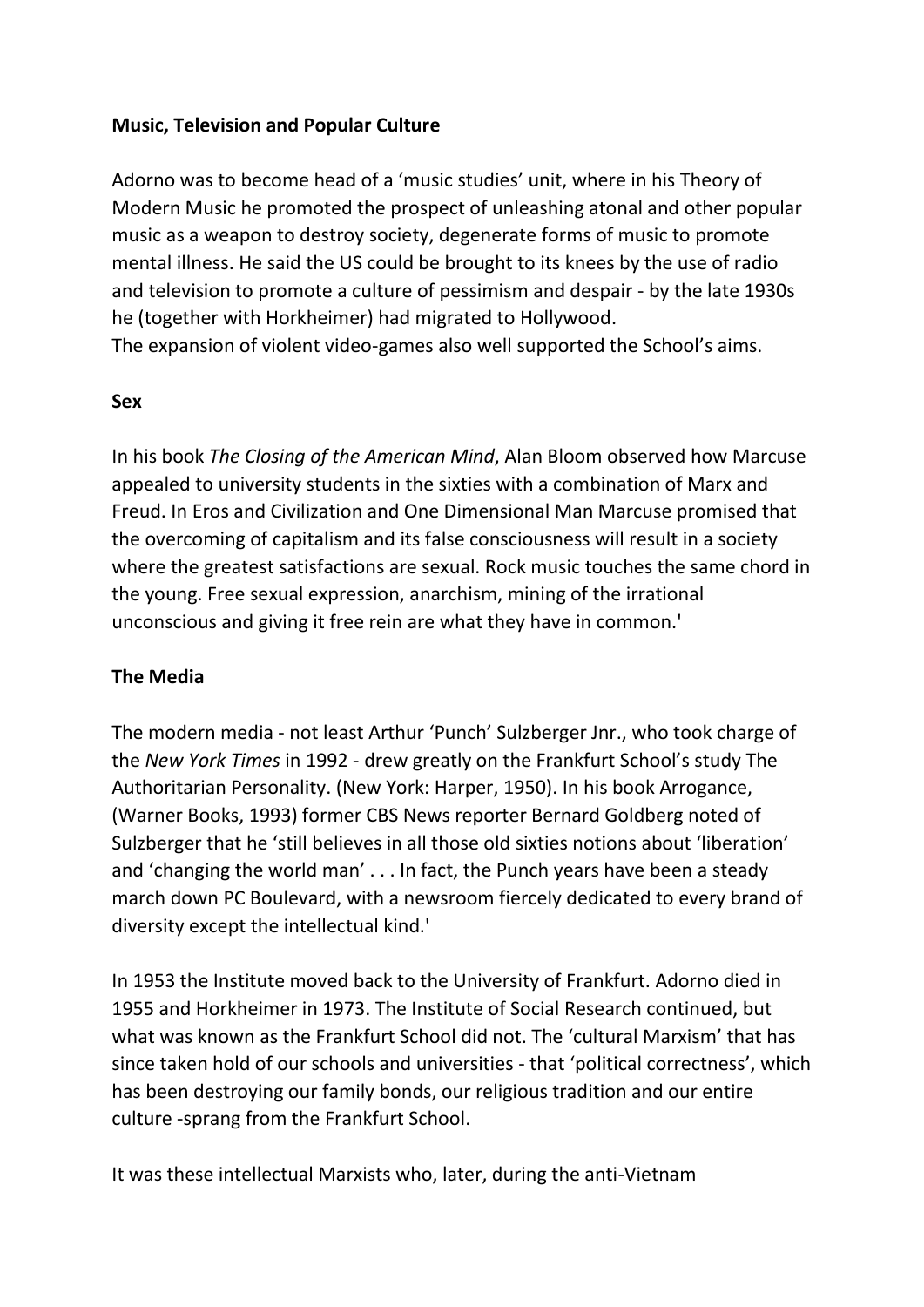demonstrations, coined the phrase, 'make love, not war'; it was these intellectuals who promoted the dialectic of 'negative' criticism; it was these theoreticians who dreamed of a utopia where their rules governed. It was their concept that led to the current fad for the rewriting of history, and to the vogue for 'deconstruction'. Their mantras: 'sexual differences are a contract; if it feels good, do it; do your own thing.'

In an address at the US Naval Academy in August 1999, Dr Gerald L. Atkinson, CDR USN (Ret), gave a background briefing on the Frankfurt School, reminding his audience that it was the 'foot soldiers' of the Frankfurt School who introduced the 'sensitivity training' techniques used in public schools over the past 30 years (and now employed by the US military to educate the troops about 'sexual harassment'). During 'sensitivity' training teachers were told not to teach but to 'facilitate.' Classrooms became centres of self-examination where children talked about their own subjective feelings. This technique was designed to convince children they were the sole authority in their own lives.

Atkinson continued: 'The Authoritarian personality,' studied by the Frankfurt School in the 1940s and 1950s in America, prepared the way for the subsequent warfare against the masculine gender promoted by Herbert Marcuse and his band of social revolutionaries under the guise of 'women's liberation' and the New Left movement in the 1960s. The evidence that psychological techniques for changing personality is intended to mean emasculation of the American male is provided by Abraham Maslow, founder of Third Force Humanist Psychology and a promoter of the psychotherapeutic classroom, who wrote that, '... the next step in personal evolution is a transcendence of both masculinity and femininity to general humanness.'

On April 17th, 1962, Maslow gave a lecture to a group of nuns at Sacred Heart, a Catholic women's college in Massachusetts. He noted in a diary entry how the talk had been very 'successful,' but he found that very fact troubling. 'They shouldn't applaud me,' he wrote, 'they should attack. If they were fully aware of what I was doing, they would [attack]' (Journals, p. 157).

## **The Network**

In her booklet Sex & Social Engineering (Family Education Trust 1994) Valerie Riches observed how in the late 1960s and early 1970s, there were intensive parliamentary campaigns taking place emanating from a number of organisations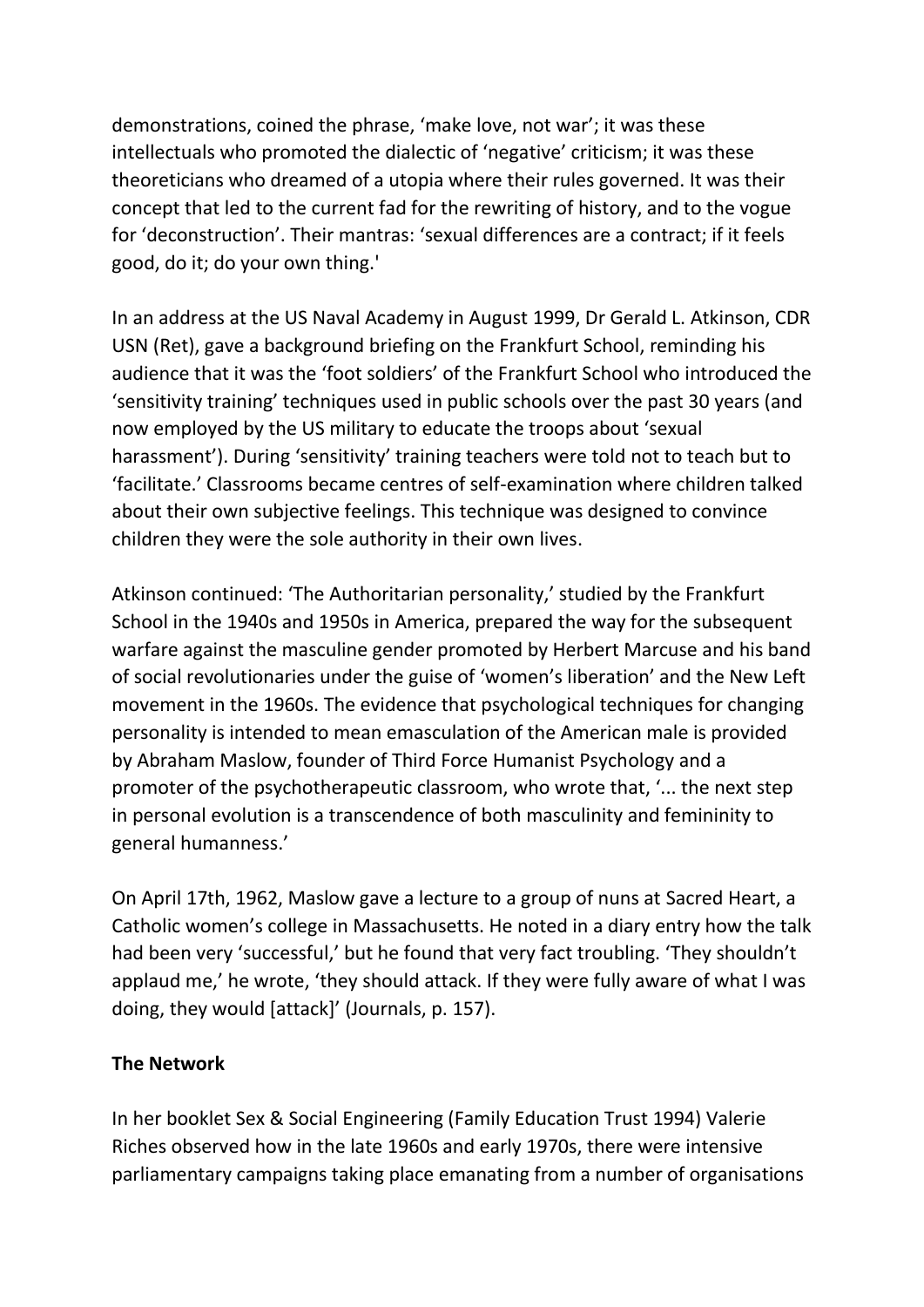in the field of birth control (i.e., contraception, abortion, sterilisation). 'From an analysis of their annual reports, it became apparent that a comparatively small number of people were involved to a surprising degree in an array of pressure groups. This network was not only linked by personnel, but by funds, ideology and sometimes addresses: it was also backed by vested interests and supported by grants in some cases by government departments. At the heart of the network was the Family Planning Association (FPA) with its own collection of offshoots. What we unearthed was a power structure with enormous influence.

'Deeper investigation revealed that the network, in fact extended further afield, into eugenics, population control, birth control, sexual and family law reforms, sex and health education. Its tentacles reached out to publishing houses, medical, educational and research establishments, women's organisations and marriage guidance—anywhere where influence could be exerted. It appeared to have great influence over the media, and over permanent officials in relevant government departments, out of all proportion to the numbers involved.

'During our investigations, a speaker at a Sex Education Symposium in Liverpool outlined tactics of sex education saying: 'if we do not get into sex education, children will simply follow the mores of their parents'. The fact that sex education was to be the vehicle for peddlers of secular humanism soon became apparent.

'However, at that time the power of the network and the full implications of its activities were not fully understood. It was thought that the situation was confined to Britain. The international implications had not been grasped.

'Soon after, a little book was published with the intriguing title The Men Behind Hitler—A German Warning to the World. Its thesis was that the eugenics movement, which had gained popularity early in the twentieth century, had gone underground following the holocaust in Nazi Germany, but was still active and functioning through organizations promoting abortion, euthanasia, sterilization, mental health, etc. The author urged the reader to look at his home country and neighbouring countries, for he would surely find that members and committees of these organizations would cross-check to a remarkable extent.

'Other books and papers from independent sources later confirmed this situation. . . . A remarkable book was also published in America which documented the activities of the Sex Information and Education Council of the United States (SIECUS). It was entitled The SIECUS Circle A Humanist Revolution. SIECUS was set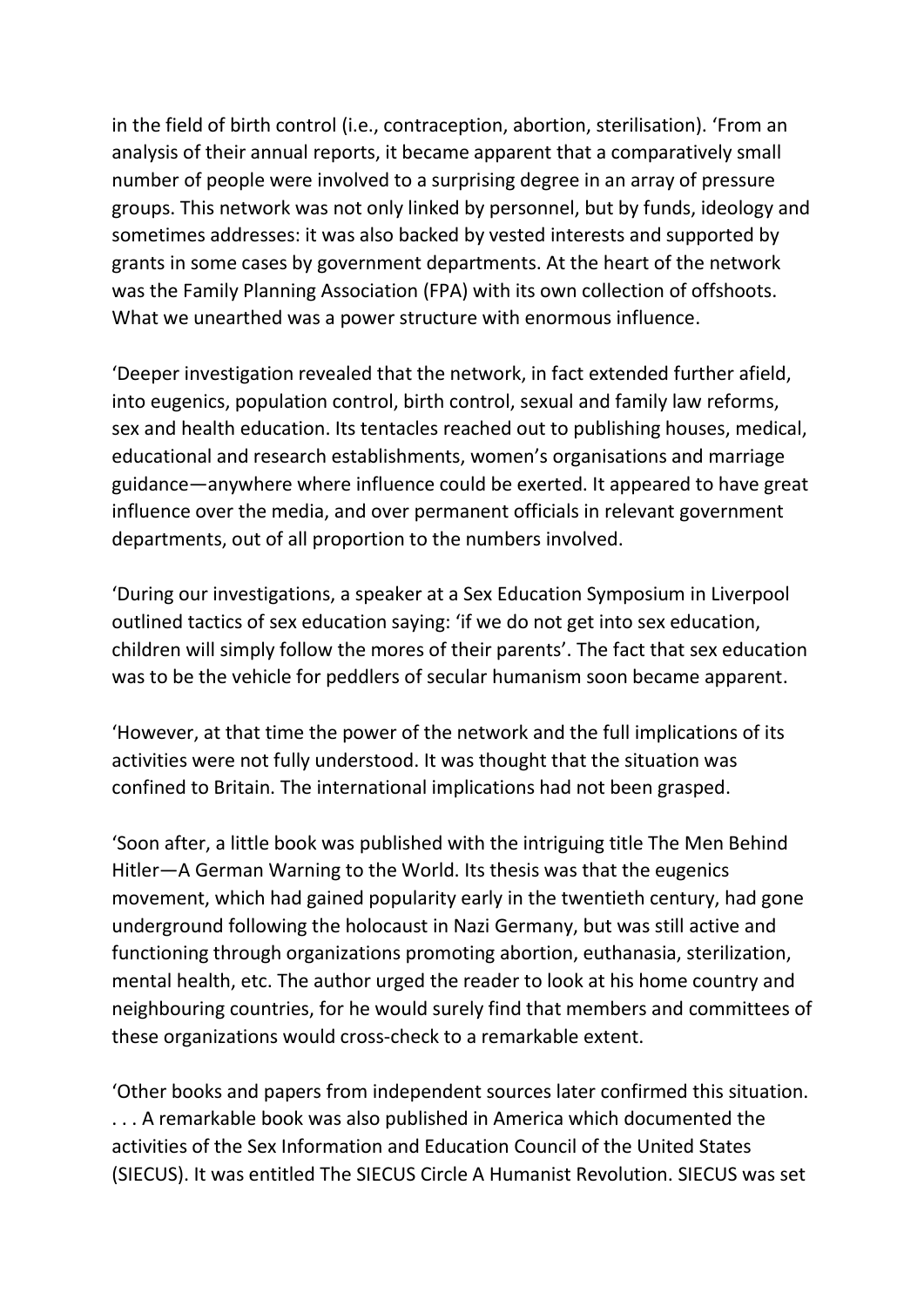up in 1964 and lost no time in engaging in a programme of social engineering by means of sex education in the schools. Its first executive director was Mary Calderone, who was also closely linked to Planned Parenthood, the American equivalent of the British FPA. According to The SIECUS Circle, Calderone supported sentiments and theories put forward by Rudolph Dreikus, a humanist, such as:

- · merging or reversing the sexes or sex roles;
- · liberating children from their families;
- $\cdot$  abolishing the family as we know it'

In their book *Mind Siege*, (Thomas Nelson, 2000) Tim LaHaye and David A. Noebel confirmed Riches's findings of an international network. 'The leading authorities of Secular Humanism may be pictured as the starting lineup of a baseball team: pitching is John Dewey; catching is Isaac Asimov; first base is Paul Kurtz; second base is Corliss Lamont; third base is Bertrand Russell; shortstop is Julian Huxley; left fielder is Richard Dawkins; center fielder is Margaret Sanger; right fielder is Carl Rogers; manager is 'Christianity is for losers' Ted Turner; designated hitter is Mary Calderone; utility players include the hundreds listed in the back of Humanist Manifesto I and II, including Eugenia C. Scott, Alfred Kinsey, Abraham Maslow, Erich Fromm, Rollo May, and Betty Friedan.

'In the grandstands sit the sponsoring or sustaining organizations, such as the  $\dots$ the Frankfurt School; the left wing of the Democratic Party; the Democratic Socialists of America; Harvard University; Yale University; University of Minnesota; University of California (Berkeley); and two thousand other colleges and universities.'

A practical example of how the tidal wave of Maslow-think is engulfing English schools was revealed in an article in the British Nat assoc. of Catholic Families' (NACF) Catholic Family newspaper (August 2000), where James Caffrey warned about the Citizenship (PSHE) programme which was shortly to be drafted into the National Curriculum. 'We need to look carefully at the vocabulary used in this new subject', he wrote, 'and, more importantly, discover the philosophical basis on which it is founded. The clues to this can be found in the word 'choice' which occurs frequently in the Citizenship documentation and the great emphasis placed on pupils' discussing and 'clarifying' their own views, values and choices about any given issue. This is nothing other than the concept known as 'Values Clarification' - a concept anathema to Catholicism, or indeed, to Judaism and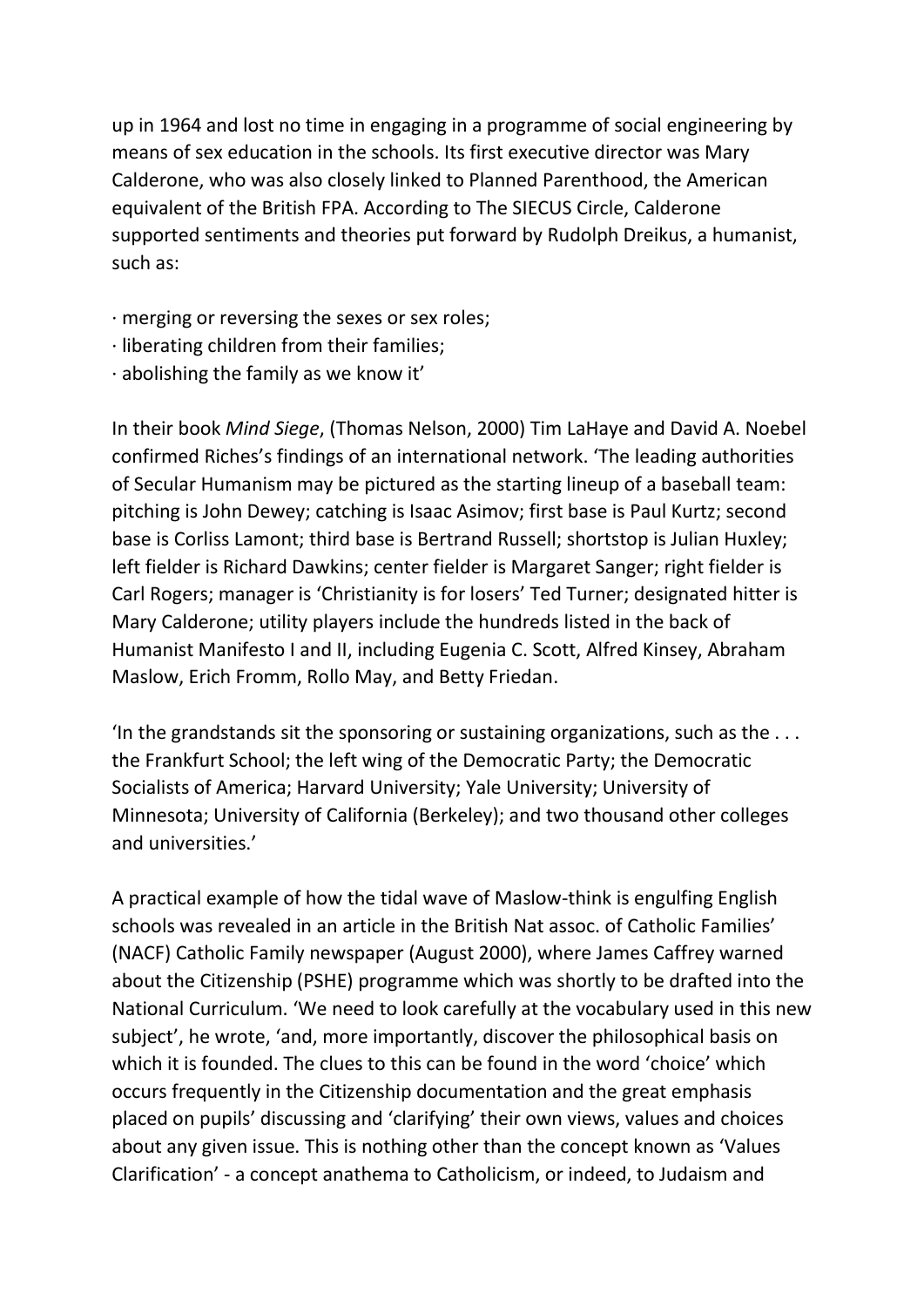Islam.

'This concept was pioneered in California in the 1960's by psychologists William Coulson, Carl Rogers and Abraham Maslow. It was based on 'humanistic' psychology, in which patients were regarded as the sole judge of their actions and moral behaviour. Having pioneered the technique of Values Clarification the psychologists introduced it into schools and other institutions such as convents and seminaries - with disastrous results. Convents emptied, religious lost their vocations and there was wholesale loss of belief in God. Why? Because Catholic institutions are founded on absolute beliefs in, for example, the Creed and the Ten Commandments. Values Clarification supposes a moral relativism in which there is no absolute right or wrong and no dependence on God.

'This same system is to be introduced to the vulnerable minds of infants, juniors and adolescents in the years 2000+. The underlying philosophy of Values Clarification holds that for teachers to promote virtues such as honesty, justice or chastity constitutes indoctrination of children and 'violates' their moral freedom. It is urged that children should be free to choose their own values; the teacher must merely 'facilitate' and must avoid all moralising or criticising. As a barrister commented recently on worrying trends in Australian education, 'The core theme of values clarification is that there are no right or wrong values. Values education does not seek to identify and transmit 'right' values, teaching of the Church, especially the papal encyclical Evangelium Vitae.

'In the absence of clear moral guidance, children naturally make choices based on feelings. Powerful peer pressure, freed from the values which stem from a divine source, ensure that 'shared values' sink to the lowest common denominator. References to environmental sustainability lead to a mindset where anti-life arguments for population control are present ed as being both responsible and desirable. Similarly, 'informed choices' about health and lifestyles are euphemisms for attitudes antithetical to Christian views on motherhood, fatherhood, the sacrament of marriage and family life. Values Clarification is covert and dangerous. It underpins the entire rationale of Citizenship (PSHE) and is to be introduced by statute into the UK soon. It will give young people secular values and imbue them with the attitude that they alone hold ultimate authority and judgement about their lives. No Catholic school can include this new subject as formulated in the Curriculum 2000 document within its current curriculum provision. Dr. William Coulson recognised the psychological damage Rogers' technique inflicted on youngsters and rejected it, devoting his life to exposing its dangers.